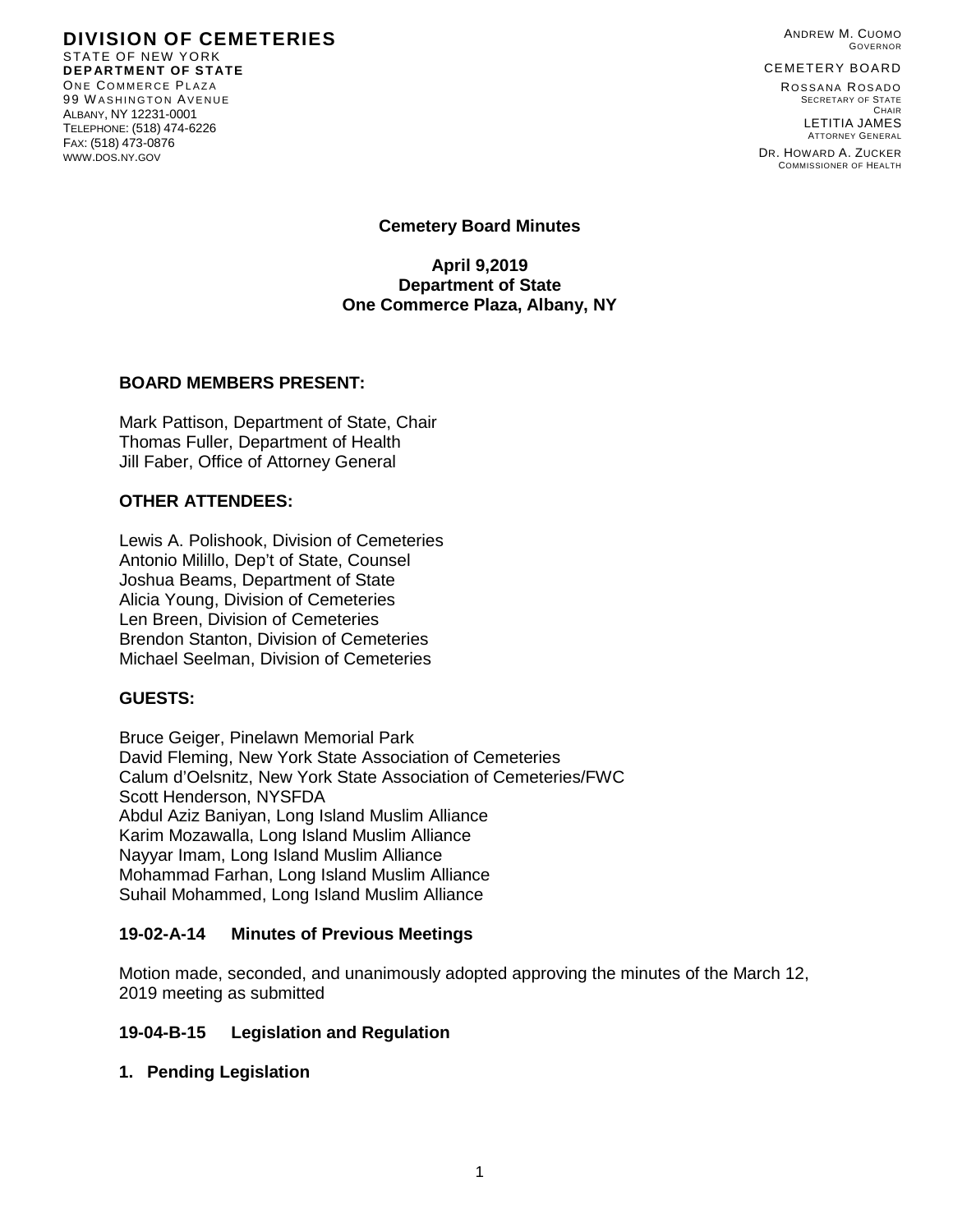Mr. Milillo addressed several pending bills:

Last year, both houses passed S.1876, which was vetoed by the governor. The Assembly has amended this bill in A. 1605, which tries to address the issues that gave rise to the veto.

A new bill was introduced amending the public health law to allow scattering of cremated remains on cemetery grounds. Mr. Fleming of NYSAC addressed the Board stating that western New York cemeteries are interested in the fact that funeral homes are not disposing of remains. The bill is meant to facilitate the memorialization of the deceased.

S. 5057 was introduced amending the anti-combination law. It proposes to allow grandfathered standalone crematories to be sold, relocated, or expanded. It is an attempt to reverse previous decisions of the Board and a memo on this subject.

### **Rules and Regulations**

None.

# **19-04-D-16 Division Report**

1. Annual Reports –

Mr. Polishook reported the Division has received approximately 984 annual reports, of which approximately 25% were submitted electronically.

2. Statistics on rate applications, annual report reviews, reviews of rules and regulations, net appreciations, and reclamations –

Mr. Polishook reported that in the first quarter of calendar year 2019:

- the Division has reviewed 373 annual reports
- the Division has begun 48 audits and completed 36 of those;
- 18 lot reclamation applications have been logged into the database; none have been approved;
- there are two net appreciation applications. One needed additional information. The other had legal questions for counsel;
- three requests for changes to rules and regulations have been received; one has been approved;
- there is one society reclamation application in the database, which is not complete and needs additional information;
- the Division has received 62 rate applications, three of which are ECI; 47 of the applications have been approved.
- Division staff has visited one cemetery to inspect work performed using vandalism fund money;

The Board requested that Division present the data in a more formal format in advance of the board meeting in the future. The Board discussed specific needs for the reporting.

3. Frederick Douglas Memorial Park-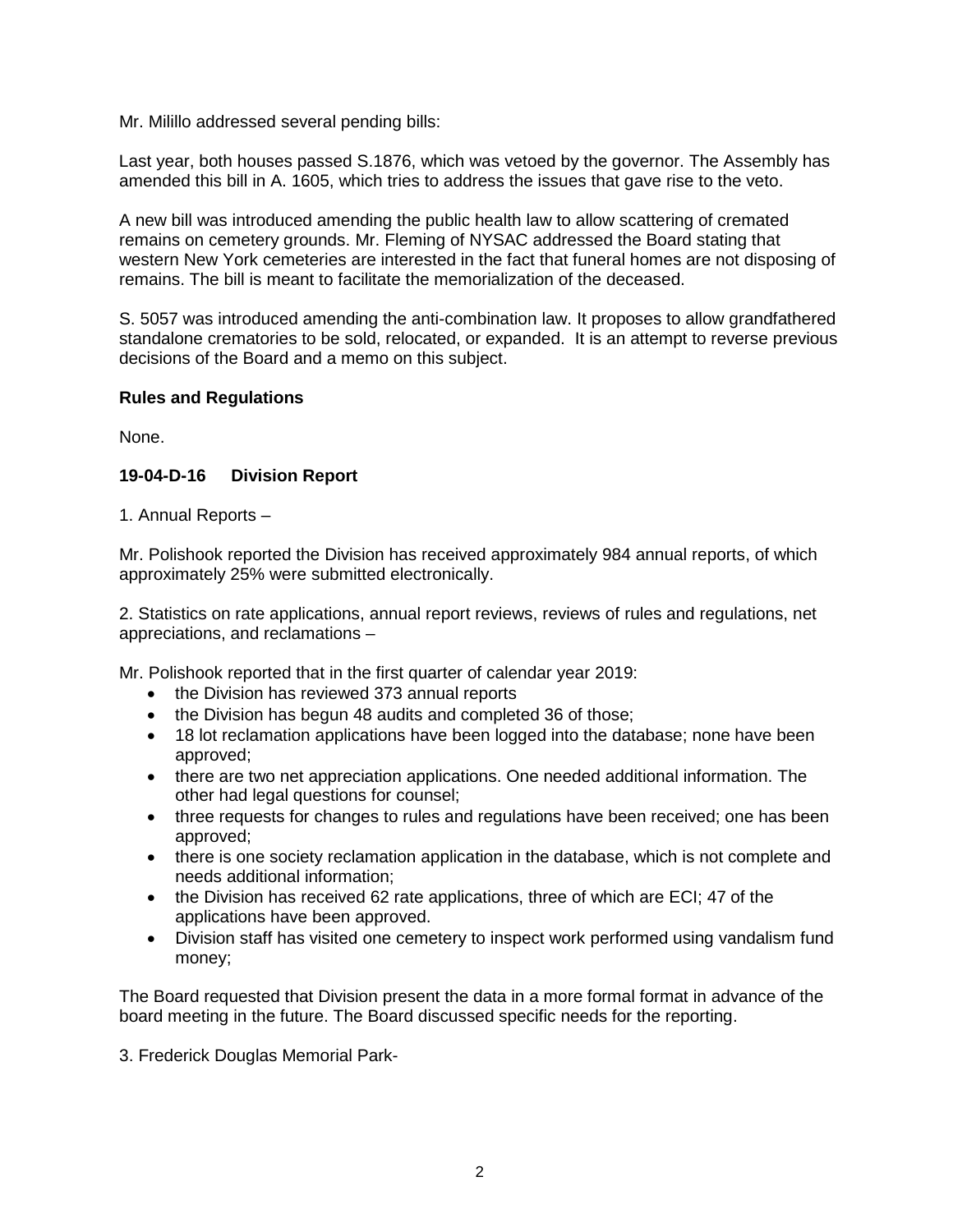Mr. Polishook reported the impending end of receivership for the cemetery. The cemetery has been in receivership since 2005. A new board was elected on April 6, 2019. They are beginning the transition from receivership to board operated. The receivership is to end in May or June, and Division staff will meet with the board for technical assistance.

### 4. NYSAC Regionals

Mr. Polishook also reported that the Division expects to be represented at NYSAC's meetings in both Buffalo and Syracuse in mid-April.

5. Beverly Hills/ Rose Hills

Mr. Polishook reported that the Division has been sued by Beverly Hills Memorial Park in reaction to the Board's previous denial.

# **19-04-D-17 Vandalism, Abandonment and Monument Repair or Removal Fund Report**

Mr. Polishook presented the vandalism report. In the 2018-2019 fiscal year, the Division collected \$451,872 in vandalism fund fees. The Vandalism Fund appropriation amount is \$939,000. For the current fiscal year, the Board has granted applications total \$1,543,515. Applications pending review total \$1,098,505.

Mr. Polishook reported that the current 2019-2020 fiscal year appropriation is \$2,000,000. Of that, no applications have been approved, with a pending amount of \$1,098,505.

The Board approved the following applications for funds for restoration, subject to the availability of funds:

09-034 West Bainbridge Rural Cemetery - \$20,732.56 25-009 Glendale Cemetery - \$21,352.32 33-061 Townsend Cemetery - \$11,635.85 45-001 Bayside Cemetery - \$6,302.00 59-004 Savanna Butler Cemetery - \$63,366.76

# **19-04-E-18 Woodland Cemetery (43-009 Richmond) – Permanent Maintenance Loan**

Woodland Cemetery has been minimally maintained for the past 30 years. This has resulted in much of the cemetery to become overgrown. The cemetery has one active section. However, the cemetery has had difficulty selling graves due to the need for maintenance. The cemetery sold a parcel of land for development of houses in 2016, and largely as a result, its permanent maintenance fund currently.pThe cemetery is requesting a permanent maintenance loan of \$150,000 to maintain the cemetery. The payback period consists of \$10,000 per year over ten years with a \$50,000 balloon payment at the end of the payback period. The cemetery is seeking recommendation of approval for the permanent maintenance loan from the Board. A motion was made, seconded, and unanimously adopted recommending that Supreme Court approve the requested loan, subject to counsel's review of the draft petition, which must include a start and end date for repayments, and further subject to Division approval for use of \$35,000 of the requested \$150,000.

# **19-04-F-19 Bedford Union Cemetery (60-002 Westchester) – Permanent Maintenance Loan**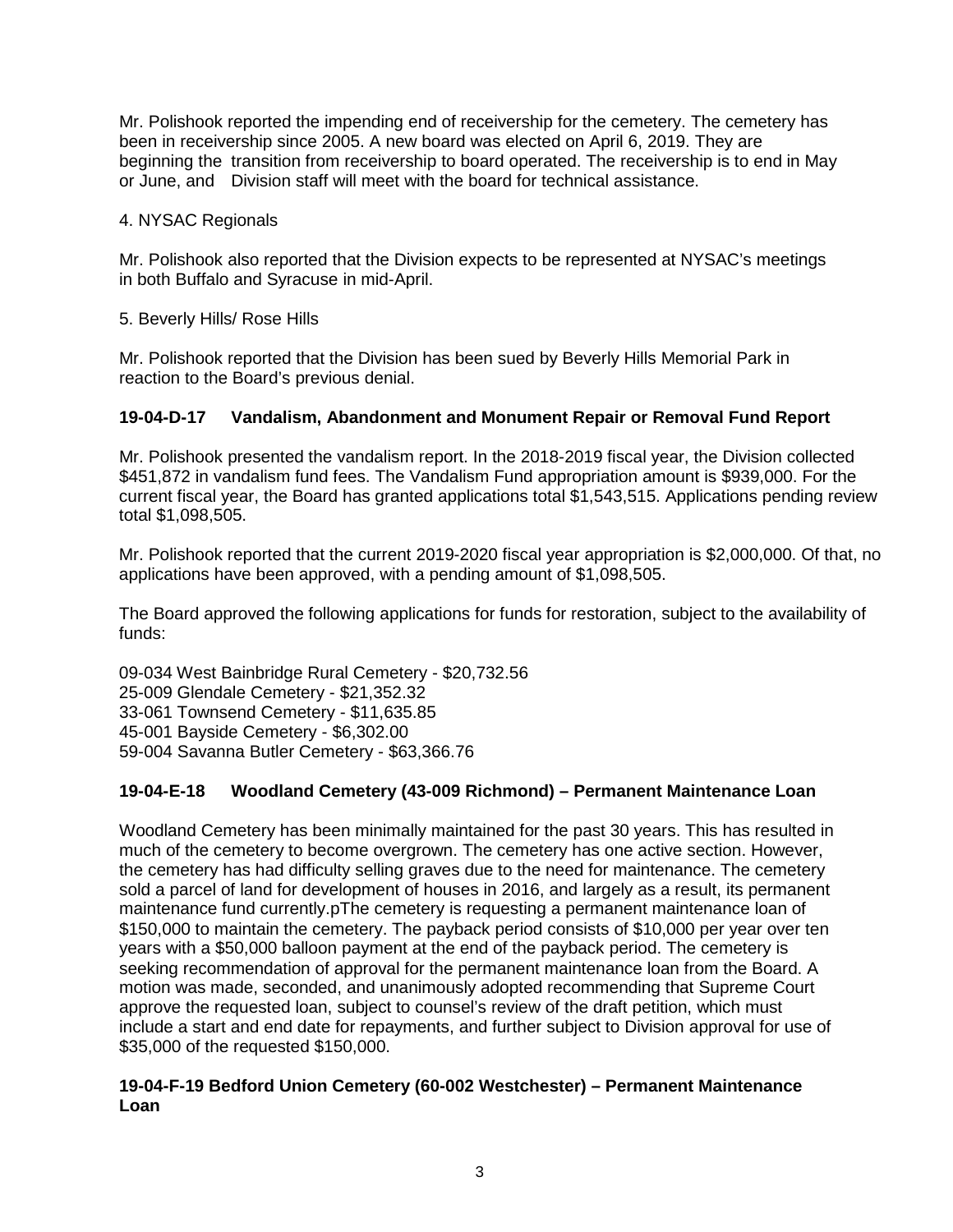In 2017, the Board approved the purchase of a parcel of land adjoining the cemetery. The cemetery decided to use its general fund to complete the purchase. It now does not have enough unrestricted funds to develop the piece of land. The cemetery is seeking approval for a permanent maintenance loan to pay for the development of the section in the amount of \$150,000 is being requested. The repayment would be over 5 years at \$30,000 a year. There would be no interest, and no balloon payment at the end. A motion was made seconded, and unanimously approved the proposed major renovation and recommending that Supreme Court approve the requested loan, subject to counsel review of a draft petition that must include start and end dates for the loan, receipt of all required local permits, and Division confirmation that the cemetery is not engaging in related party transactions that violate the Not-for-Profit Corporation Law.

# **19-04-G-20 Chenango Valley Cemetery (04-003 Broome) – Merger**

Buffalo City Cemetery a/k/a the Forest Lawn Group in Erie County proposes to merge with Chenango Valley Cemetery in Broome County. The Board and counsel discussed legal issues concerning this merger in executive session at the February meeting. Counsel received written responses to legal questions from Buffalo City Cemetery. The legal review is still ongoing.

David Fleming, representing Buffalo City Cemetery, stated that both regulated and unregulated cemeteries function in this manner across the state by sharing various services, such as landscaping and openings. The goal is ultimately to create a cluster of cemeteries in the region to create economies of scale. If legislative change is needed, Mr. Fleming stated that it behooves the board to immediately notify the cemeteries involved. Buffalo City Cemetery is fiscally sound and is proposing to use the same mechanism that it has used in other cemeteries in Erie County in cemeteries across the State of New York. Chenango Valley approached Buffalo City for a discussion regarding a merger. The issues related to community focus have been answered by Buffalo City Cemetery. Mr. Fleming asked for a decision to made as quickly as possible.

### **19-04-H-21 Marcellus Cemetery (34-029 Onondaga) - Columbarium**

The cemetery is requesting permission to install a 32-niche columbarium. The cemetery feels there is a need in the area. The columbarium is being purchased directly from distributor and will be shipped to the cemetery. The cemetery is doing all the prep work themselves and is saving money. The cemetery predicts a 51% annual return and that it will sell out in four years. Counsel requested that the Division develop a specific format for what is required of the sign notifying lot owners of the project. The Division recommends approval. Motion made, seconded, and unanimously adopted to approve the application.

### **Public Comments:**

The Long Island Muslim Alliance is buying a cemetery from a church. The land has been approved for a cemetery but has never been used. The alliance is requesting an arrangement for a presentation to the community on forming the cemetery. The Board stated that religious cemeteries are not under the Board's jurisdiction. However, the Office of the New York Attorney General and the Division offered to provide assistance.

David Fleming of NYSAC spoke regarding the signage requirements. He requested the requirements be about content and not presentation as some cemeteries have a specific style and use the signs for marketing purposes.